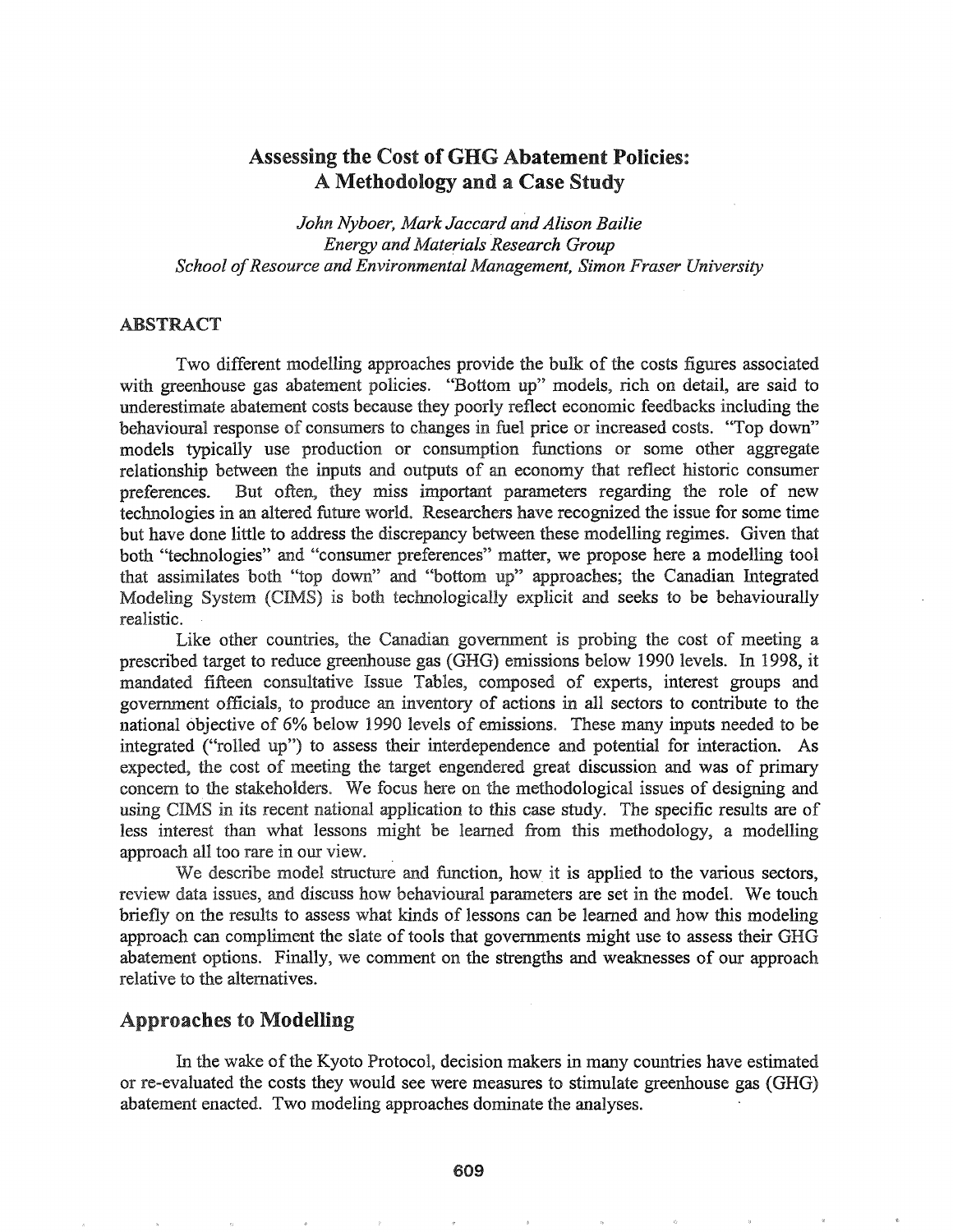#### Bottom Up and Top Down Approach

If one considers emissions reduction based primarily on technologies available to accomplish the task, the model used is considered to be "bottom up". Based simply on the apparent financial costs of technologies that, if widely deployed, lead to dramatic reductions in GHG emissions, reaching reduction targets appears attainable at little cost. This approach, generally characterized by great detail on technologies, is simplistic in its representation of firm and household decision making: technologies that provide similar services (heating, lighting, mobility) are indistinguishable in tenns of non-financial preferences and perceived risks. Unless exogenously modified, bottom up models show minimal or no representation of standard economic feedbacks, even if technology and cost changes would suggest adjustments in sector structural and total output.

Conventional economic analysis focuses on aggregate relationships between inputs and outputs in the economy, usually in some "feedback loop" equilibrium.. Application of such aggregate, "top down" methods means that energy fonns and associated GHG emissions are inputs whose cost changes are correlated with changes in their use relative to other inputs (i.e., elasticities of substitution), yielding a production function for firms and a consumption function for households. Ideally, the relationships are statistically supported by market data that represent revealed preferences on behalf of the consumer. But, while these relationships may hold for the short term, we question their usefulness when the mix of available technologies in the future may differ fundamentally from that of the past. Furthermore, with a focal shift to GHG reduction, policies like regulations, grants and tax concessions may be concentrated on individual technologies that can alter these historic relationships.

From this, we can see the limitations of both approaches. A bottom up focus on technologies will not show all the costs of GHG abatement. For example, consumers have a preference, with associated value, for using a car over public transit, even though they could be considered to provide the same service for certain mobility requirements.. If one ignores this value when estimating the costs of GHG reductions, one underestimates the social welfare cost of GHG reduction.<sup>1</sup> On the other hand, to ignore the potential impacts of novel, future technologies on emissions reduction could significantly overestimate the ultimate costs ofGHG abatement. With increased research on processes and technologies that could reduce GHG emissions, relative costs of alternative processes and specific technologies are changing rapidly, and thus affect the elasticities of substitution described above.

#### A Hybrid Approach

While GHG researchers have acknowledged the limitations of these approaches for some time, we have found few methodological developments that address the issue. As we will show, it does require significant resources to develop and maintain a model that overcomes these respective deficiencies. One would need to track, in detail, technological change as some how driven by estimates of consumer preferences.. Thus, one would have to meld in some way the models' divergent views of "the consumer" and "available technologies". For example, an economist's model (usually top down) sees the consumer as

<sup>&</sup>lt;sup>1</sup> Known as consumers' surplus, consumers would be willing to pay a premium to own and operate a car in addition to the costs they actually incur.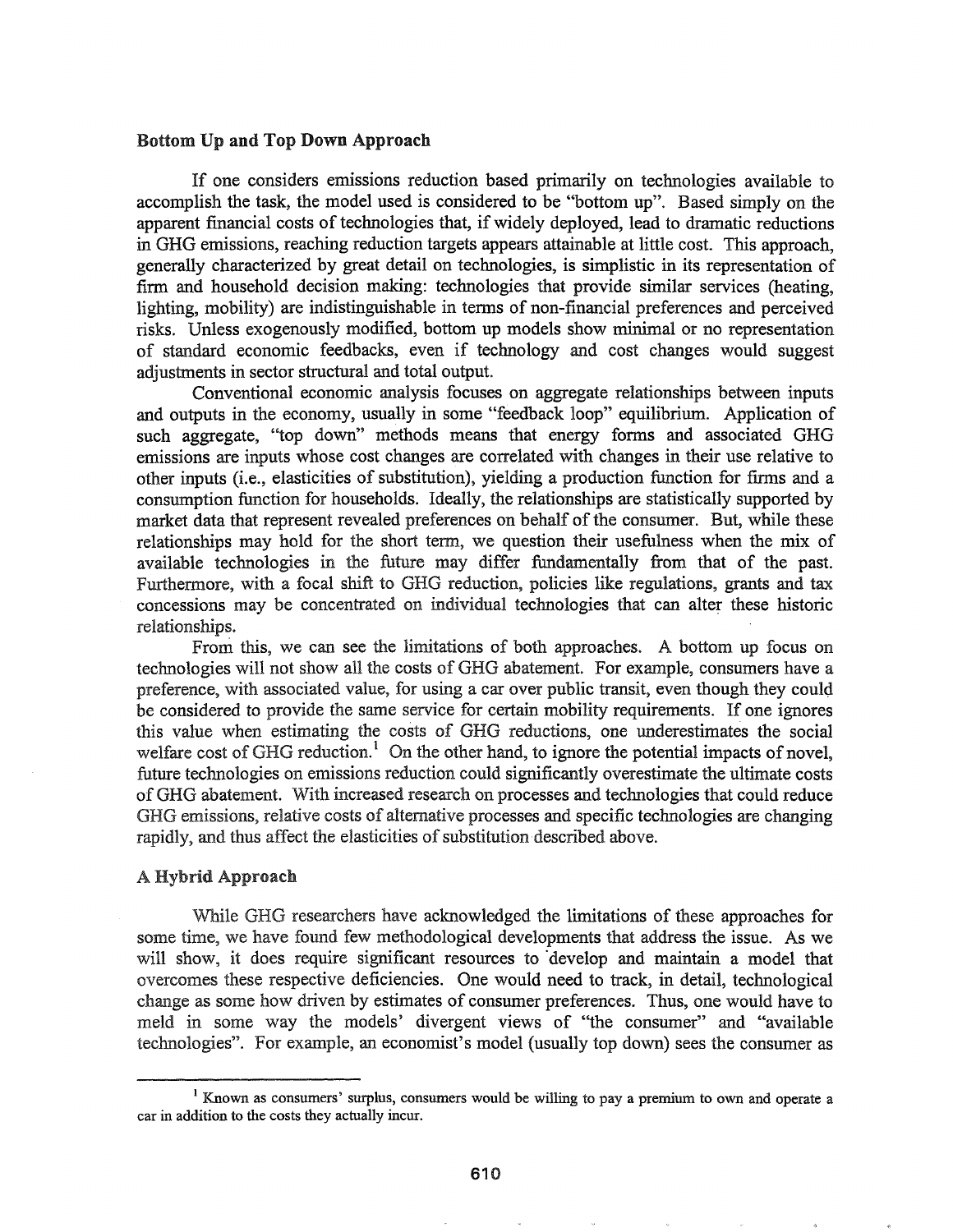the prime mover and, in simulation, seeks to attain some level of equilibrium. On the other hand, the technologist (and perhaps even the environmentalist) uses models that typically assume that technological potential can change the economy's relationship between inputs and outputs (i.e., that consumers will naturally choose more efficient processes and technologies, and so bring about GHG reductions).

If we acknowledge the fundamental legitimacy of both approaches, we can then state that both "technologies matter" and "preferences matter". With this concept in mind, we have developed a policy tool, the methodology and an application of which we reported in an earlier paper (Jaccard, Nyboer & Bailie 2001). Our model, the Canadian Integrated Modeling System (CIMS), is both technologically explicit and seeks to realistically reflect consumer behaviour. This difficult task requires that we collect data on the fmancial costs and operating characteristics of technologies and couch them in some matrix of what consumers think about them, now and in the future. There are key GHG-reducing technologies for which no market data exists because the technologies are new. So, we piece together information about what consumer preferences may be when faced with the new circumstances of the future in the following way.

First, market infonnation on how consumers respond to certain technology attributes exists, attributes that are shared by past and future technologies alike ("revealed preferences"). For example, we have a long market history of the trade-offs consumers make between up-front capital costs and operating cost savings (their time preference or discount rate). We also have evidence of how consumers behave when faced with the uncertainties of new products; that is, their attitudes and decision-making responses to risk. Research on market behaviour has tracked, to some extent, the role key characteristics of a technology may play in consumer choice; for example, the value people place on greater horsepower in a private vehicle..

Second, marketing agencies often conduct surveys that ask consumers to state their preferences between various technologies in terms of a monetary premium or discount ("stated preferences"). These responses are subject to large uncertainties (i.e., what they say and what they do may be quite different), but they at least provide some basis for what is already speculative in model simulations..

eIMS uses this kind ofinfonnation in simulating choices of firms and households as they purchase or retrofit new technologies. Thus, CIMS simulates the mix of technologies likely to emerge under new conditions and new policies based on information about technologies and the preferences of decision makers.. We begin with "bottom-up", explicit technological information and then include the behavioural dimension into an algorithm that simulates decision making when acquiring technologies. The model iteratively estimates the broader equilibrium effects of concern to economists by integrating energy supply and demand feedbacks as well as feedbacks related to total output and structural change. We explain this further in the methodology section..

## Application of the Model

In 1998, the Canadian government established the National Climate Change Implementation Process.. Its secretariat set up fifteen Issue Tables focused on different sectors or issues, each comprised of experts, interest groups and government officials. Each Table was asked to produce a set of actions that would allow Canada to meet its national objective, a target of 6% below 1990 levels of emissions by 2008 - 2012. By mid-1999, the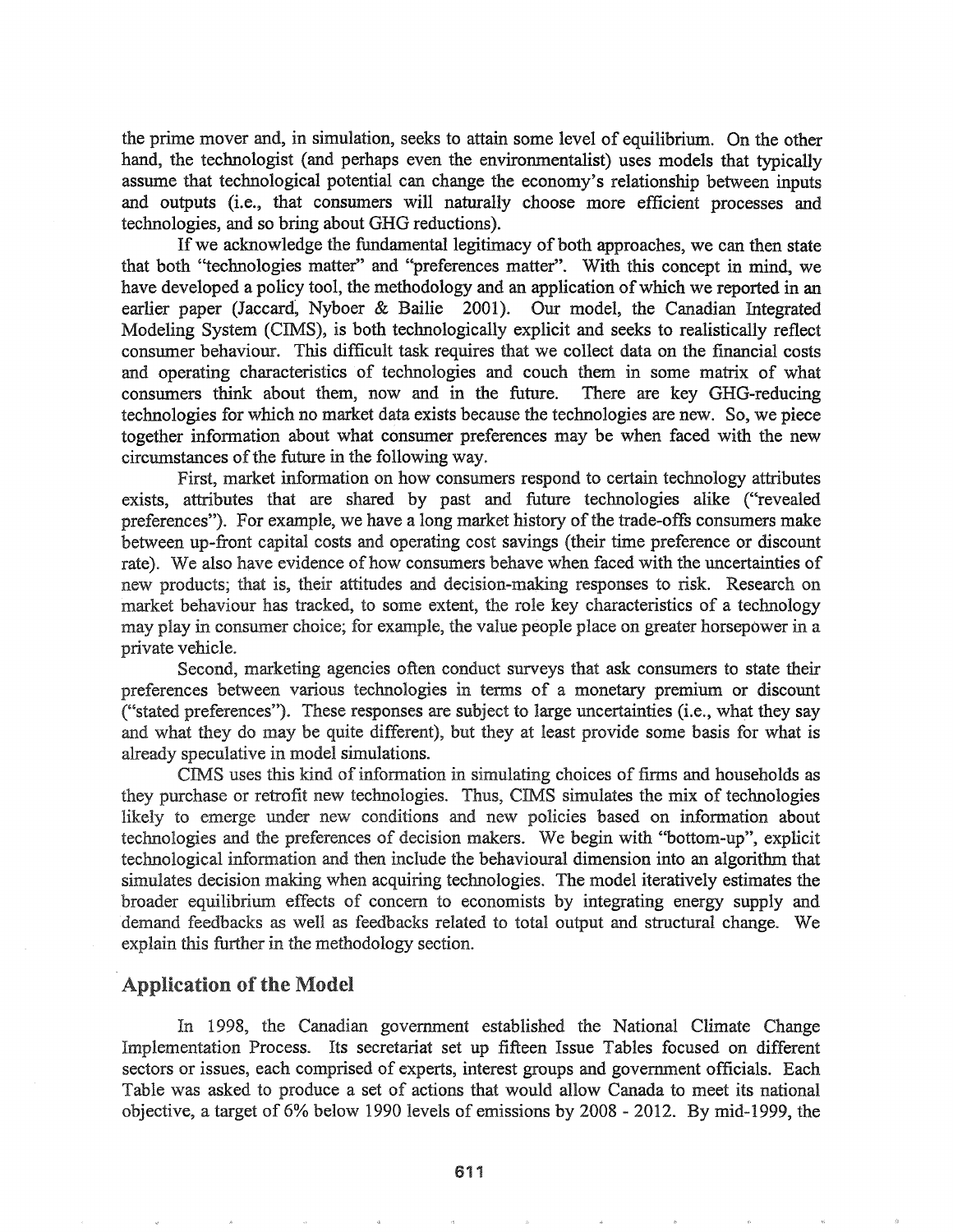Analysis and Modelling Group  $(AMG)^2$  choose two modeling teams to integrate Table outputs under various implementation policies and assumptions focused primarily on permit schemes and a positive international response to the Kyoto protocol. Two different types of models were chosen to allow comparison between a simulation model (our CIMS model) and an optimization model (MARKAL, used world wide in various analyses). While these models have a broader macro-economic equilibrium capability (i.e., changes in the demand for final and intennediate products occur as technologies and costs change), these options were turned off to allow the direct results to act as inputs to two macro-economic models: CASGEM, a general equilibrium model of the Canadian Department of Finance, and TIMS. a model developed and used by Informetrica Ltd., a consulting firm in Ottawa. We report no part of this latter analysis at this time.

Here we focus on the methodological issues of designing and using CIMS in this recent national application as a case study. So, while we present some results, they are of less interest than what lessons might be learned from this methodology, an approach all too rare in our view. We describe how we applied the model and then assess what kinds of lessons can be learned from it Finally, we show how this modelling approach can compliment the tools governments might use to assess GHG abatement options.

The next section describes the CIMS methodology in greater detail. Then, we discuss data issues, how behavioural parameters are set in the model and the key results. Finally, we return to the methodology debate to comment on the strengths and weaknesses of our approach relative to the alternatives.

#### Method

Since 1986, the Energy and Materials Research Group (EMRG) at the School of Resource and Environmental Management at Simon Fraser University has been developing CIMS for regional and national use; in principle, one can apply it to any region or country.<sup>3</sup> The model currently has data and parameter values for seven regions in Canada. It is "microeconomic" in that it simulates in detail the equipment and building decisions of firms and households in response to changes in information, costs and availability of alternatives.<sup>4</sup> In a more basic way, it also models shifts in demand for intermediate and final products of industry and, thus, consequent changes in aggregate economic parameters like government budget, external trade patterns, interest rates, etc.

As we've said, CIMS is like most bottom up models in that it has significant levels of technologic details. But it makes choices endogenously between technologies by simulating the behaviour of finns and households, not as cost minimisers, as optimization models tend to do, but rather as consumers are likely to behave. Rather than using a "normative" approach, CIMS' matrix of data on actual behaviour generates a more "predictive" result; they tell decision-makers what is likely to happen if more than financial costs mattered. In other words, CIMS, acts like a top-down model in the simulation of firm and household preferences in its technology choice algorithm.

<sup>&</sup>lt;sup>2</sup> The AMG acted as the coordinators of the project and were assigned the task of integrating all the various actions proposed by the Tables.

<sup>&</sup>lt;sup>3</sup> The energy demand component of the model, called ISTUM, was originally developed as an energy model by the U.S. Department of Energy in the early 1980s.

<sup>&</sup>lt;sup>4</sup> It also includes simulation of urban infrastructure and land use zoning decisions by governments.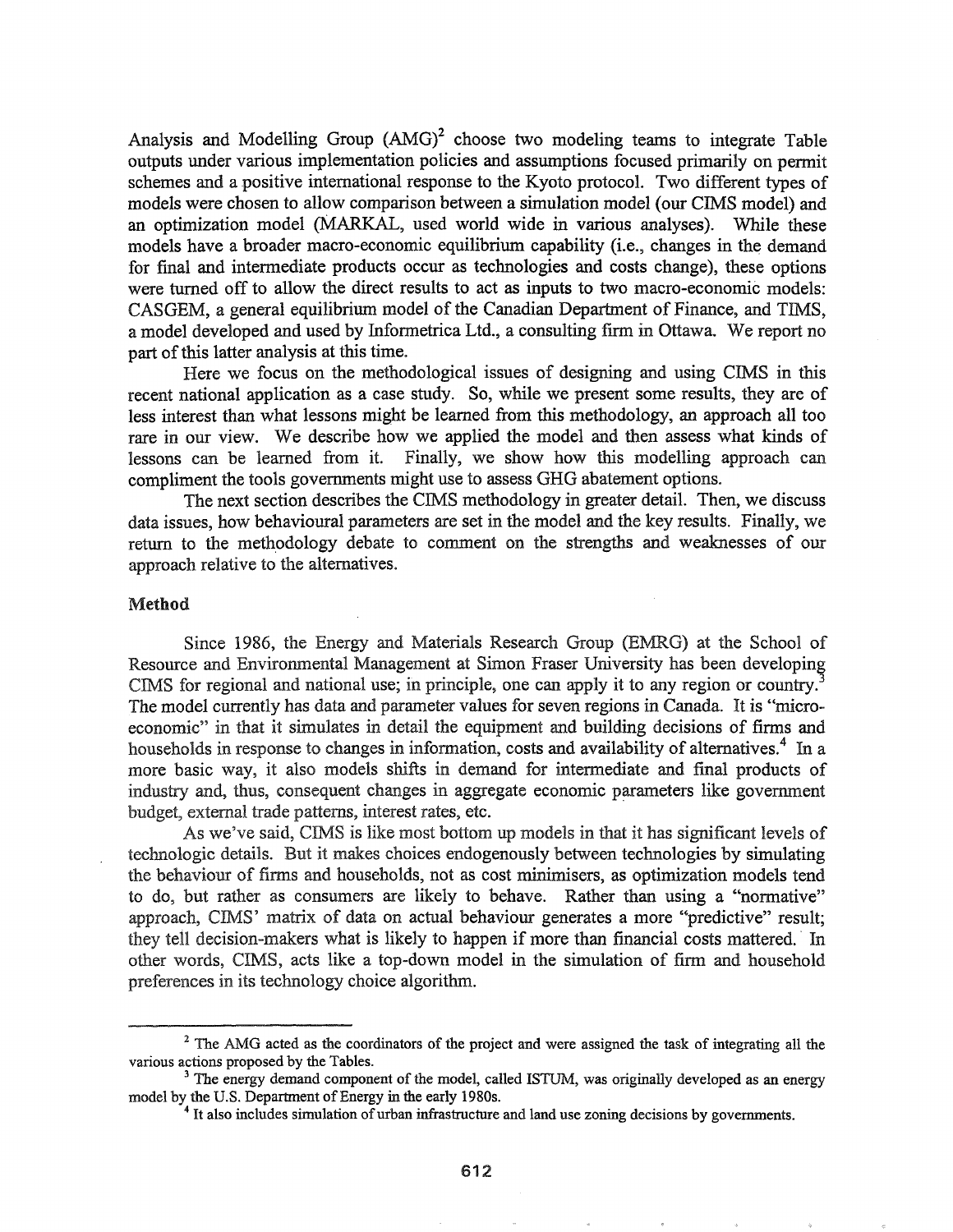Simulation algorithms. In spite of the model's apparent complexity, its simulation algorithm is quite simple and can be described in a few basic steps.

- 1. eIMS lists types and quantities of technologies·in terms of the quantity of intermediate products and final products / services they provide (person kilometres, homes, floor space, tonnes of product, etc.). Economic forecasts drive the model simulation.. We use regression analysis or judgment by industry experts to convert monetary estimates of sectoral economic growth to the physical products and services needed by CIMS, a critical link to determining the output required of the set of technologies. In CIMS, any change in the cost of production of a commodity or service will alter the demand in the macro feedback loops through the use of elasticities.. Estimating these elasticities is a problem common to that of any econometric model.<sup>5</sup> Presently, we ignore other macroeconomic balances, like employment levels, total investment, cost of capital, government budget and trade. In this case study, model outputs were directly delivered to a macroeconomic model that included these dimensions.
- 2. In each future period, CIMS retires a portion of the initial-year's stock of technologies. Retirement is time-dependent, but options exist, through the "retrofit function" to lengthen or shorten the life of any technology based on economic conditions, obsolescence or regulation.<sup>6</sup> When it knows the level of base stocks retained, CIMS checks to see if retrofit options are available and runs a retrofit algorithm. When this is completed, CIMS determines if the remaining stocks will be sufficient to provide for expected demand and then, if necessary, runs a competition algorithm to fulfill that demand with new technologies.
- 3. The competition algorithm simulates technology choice so that the outcome approximates what would happen in the real world. Capital and operating cost is combined using a discount rate, obtained from literature, into a life-cycle-cost. CIMS adjusts this cost into an "expected" life-cycle-cost to reflect infonnation on risks and risk perceptions, and revealed or stated consumer preferences. CIMS may also apply other constraints of a physical, technical or regulatory nature. Finally, CIMS probabilistically determines the relative market shares of the competing technologies as found in the consumer choice research literature. That is, competing technologies with similar costs will win similar market shares.<sup>7</sup> These shares adjust in a non-linear, logistic fashion as the life-cyclecosts move apart..
- 4. For each time period, CIMS iterates between demand and supply sectors, including macro-economic adjustments if these feedback loops are activated, until energy prices and energy demand have stabilized at equilibrium. $8 \text{ With details on technology costs and}$ energy use known, one can obtain an estimate of the likely achievement and cost of a policy or package of policies compared to the base case or business as usual.

<sup>&</sup>lt;sup>5</sup> While CIMS' industrial sector has great technological detail, its level of sectoral disaggregation is much less than for a typical macro-economic model because, while a few, energy-intensive sectors are represented in great detail, the rest of the economy, tends to be lumped into a single, aggregate sector.

<sup>&</sup>lt;sup>6</sup> The evidence suggests that the pace of technology replacement depends on the economic cycle, but over a longer term, as simulated by CIMS, age is a fairly reliable and simple predictor.

 $<sup>7</sup>$  In contrast with an optimization, bottom-up model where a technology that is only slightly cheaper</sup> than another will capture the entire market if it is not constrained in some way.

<sup>&</sup>lt;sup>8</sup> This convergence procedure, modelled after NEMS of the US government, stops the iteration once changes in energy demand and energy prices fall below a threshold value.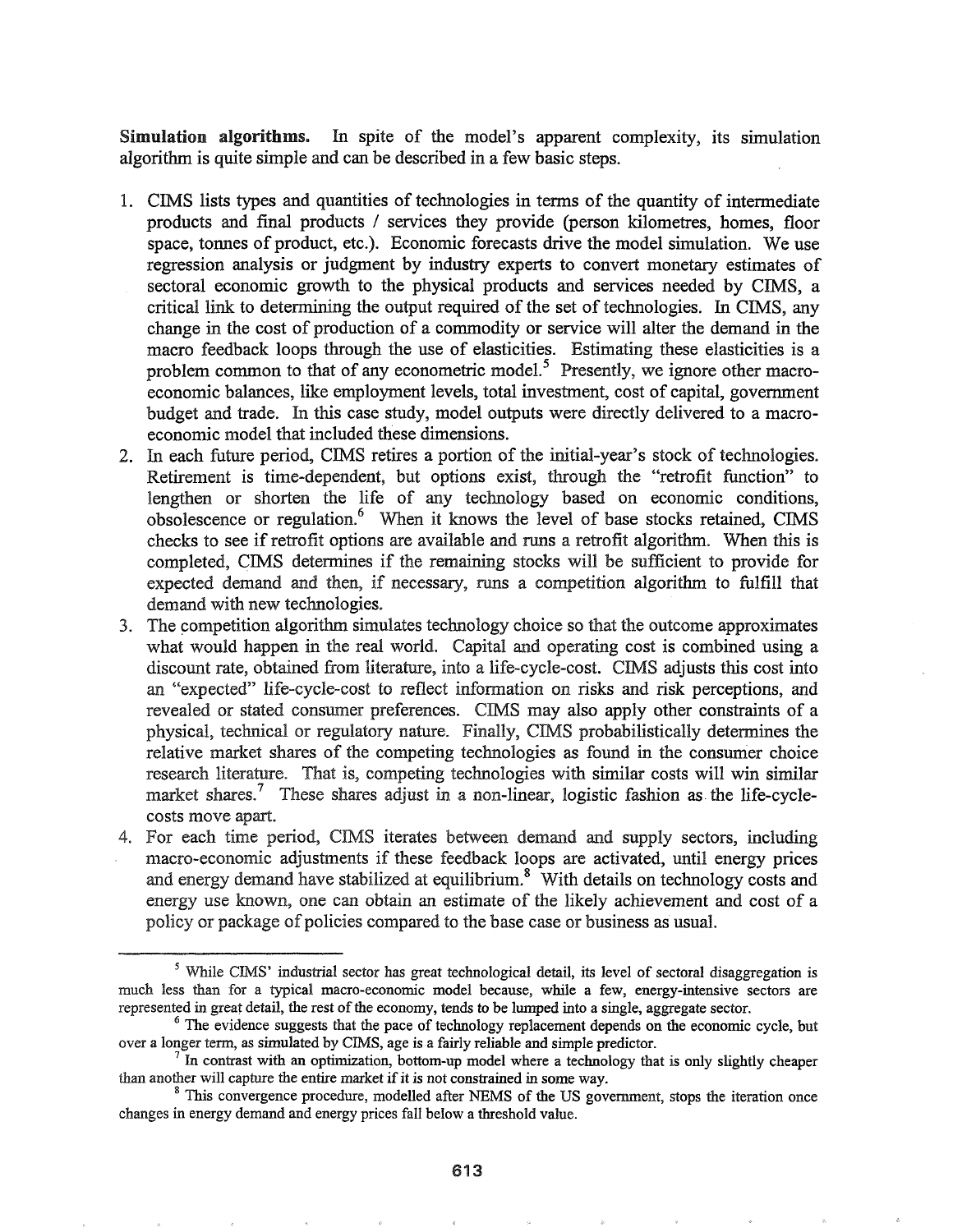Figure 1 shows the energy supply, energy demand and macro-economic components of CIMS. A central data system keeps track of information flows between the three main components, enabling the model to converge to a solution in each simulation period (usually a five year interval).. Because rates of change are incremental and there are no highly elastic feedback loops, the model is stable, achieving a unique equilibrium outcome.



Figure 1. Standard Diagram of the Structure of CIMS

Application to Canada. The application of CIMS to this Canadian project presented some particular methodological requirements and challenges.

- 1. Disable the macro-economic feedback loop. While this allowed participants and Issue Table members to understand the separate stages of the modelling exercise, it created an extra challenge in achieving a general equilibrium in the separate micro and macro models.
- 2. Selection of the models after the Issue Tables had already launched their research efforts caused challenges because a significant amount of Issue Table data was not at the same resolution as the models, especially in terms of the definition of costs.

Technologically explicit modelling at a national level requires considerable resources and may explain why hybrid modelling has been used only minimally. The CIMS team involved 10 people, many of them working almost full-time, over a 5 month period. NEMS, a model use by the US government, also operates at this level of technological and behavioural detail and has as many as 40 people working with the model.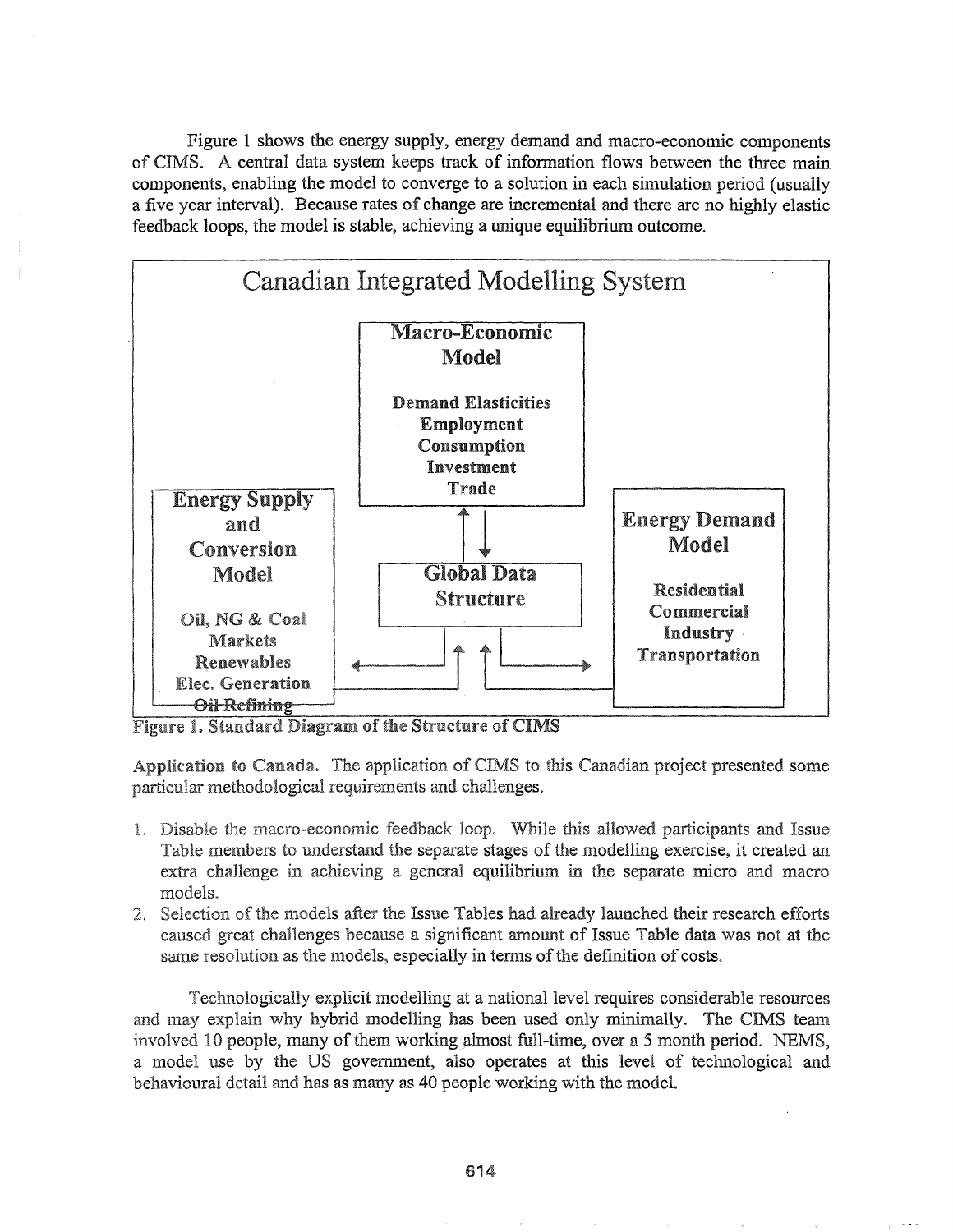Methodologically, how does one define costs in terms of GHG abatement? To be behaviourally realistic, CIMS' decision algorithm must include all costs perceived by firms and households, including taxes and even risk premiums (we call these "perceived private costs"). Any GHG tax or permit costs to reach a Kyoto commitment would need to be high enough to overcome these costs so that consumers take the action proposed. These are not equivalent to "social costs" because:

- .. the consumer sees taxes when making choices but such transfers are netted out from social costs;
- the evidence suggests that some consumers are either overly suspicious of the cost risks, or unaware of expected cost differences, i.e., they focus on up-front cost or other decision factors (security, convenience, familiarity, etc.) to their own detriment. In other words, they must be "bribed" to make the right choice on technologies.<sup>9</sup>
- social costs include changes in consumers' surplus. Rarely are technologies that provide the same service seen as identical substitutes by the consumer. For example, what premium would consumers pay for the perceived values of ears over transit (privacy, flexibility, transporting ability, status, etc.)? Consumers' surplus may be difficult to estimate, but policy-makers ignore it at their peril. While we produced no social welfare account in this study, CIMS can estimate such an account.

While perceived private costs and social welfare accounts help policy-makers determine how effective policies may be, they will also want to know what happens to the national account of the economy, GDP. Because we turned off the macro-economic equilibrium component of CIMS, we estimated the "expected resource financial costs" that are the direct result of the GHG abatement actions induced by various policies (see results below). These cost estimates provided the raw material for simulations by the macroeconomic models used in this exercise..

Finally, governments have great interest in the fiscal impact of policies to abate GHG emissions.. Unfortunately, few Issue Tables provided the necessary detail to include this in any more than a crude manner in this study. However, CIMS' accounting structure can track government fiscal impacts from tax revenues, foregone taxes, subsidies and changes in valueadded taxes because of changes in final product output.

#### Input Data And Model Parameters

The AMG directed the modellers to use the information from the Issue Tables under five different analytical paths. To simulate a situation where permits could be bought and sold internationally, we applied two permit price scenarios to two of the paths (see table 1). All analytical paths and variants were measured in terms of change from a business-as-usual forecast generated for the AMG and released as *Canada's Emissions Outlook* - *An*

<sup>&</sup>lt;sup>9</sup> Here we see contention between two world-views. Some economists argue that analysts should not presume' to discover any profitable investment opportunities for consumers, that if one does so, one has overlooked critical decision factors or the unrecognized wisdom of consumers. Technology-focused analysts argue that the marketplace is inefficient and that policy makers would benefit all society if they could move consumers toward certain types of investments, notably those for energy efficiency and fuel switching. This debate will not be resolved from empirical analysis; it is a question of world-views. One can do sensitivity analyses to test the importance of these differing world-views to the estimate of costs.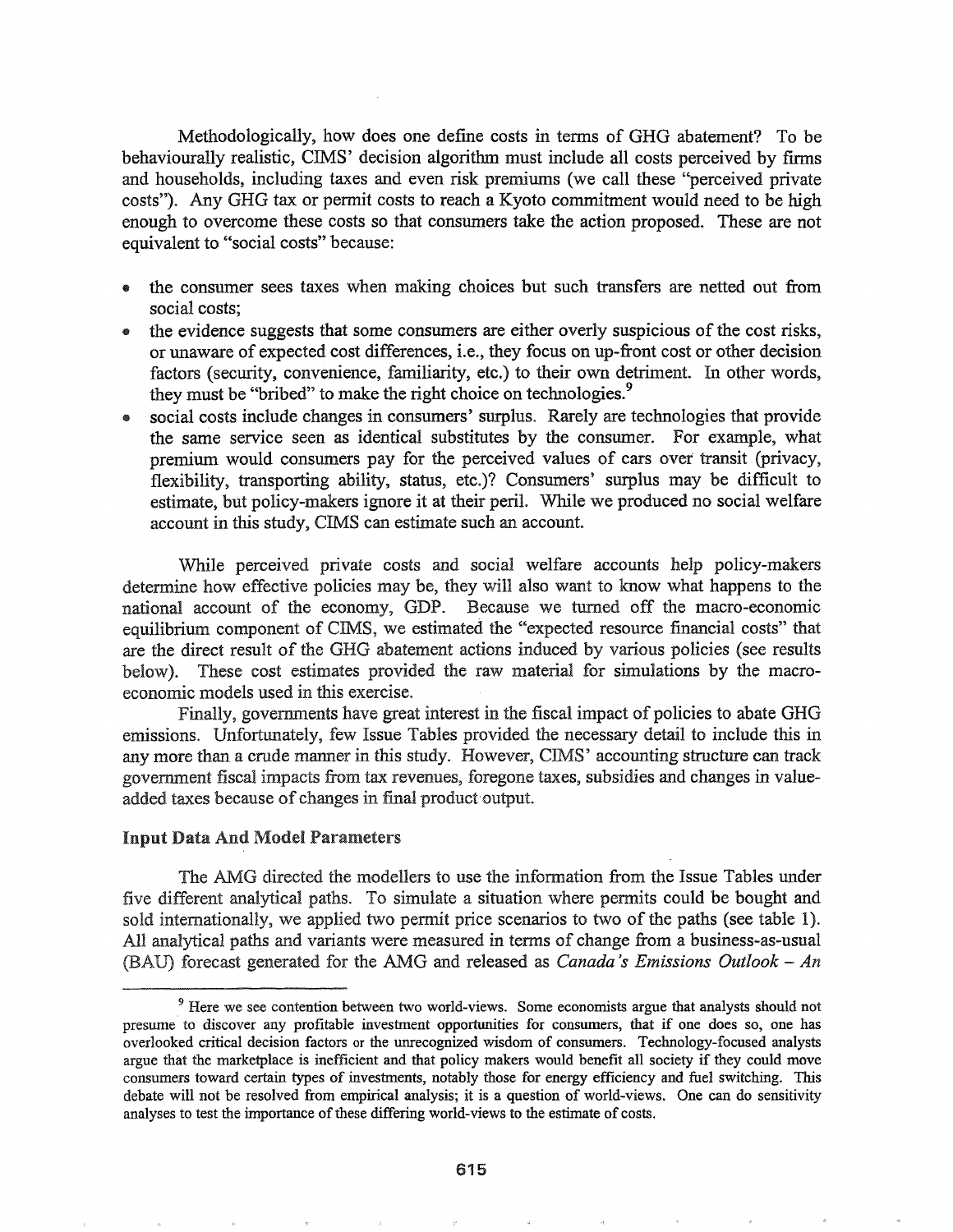*Update* (CEOU) (AMG 1999). It provided sectoral and regional forecasts of domestic energy prices and consumption in the absence of new, substantial energy / environment policy initiatives.

| Path                       |                                                                                 |  |  |  |  |  |  |  |  |  |
|----------------------------|---------------------------------------------------------------------------------|--|--|--|--|--|--|--|--|--|
| Name                       | Description                                                                     |  |  |  |  |  |  |  |  |  |
| Path 0                     | Included all actions proposed by tables. Some sectors showed significant        |  |  |  |  |  |  |  |  |  |
|                            | potential for reduction but the sum of all measures did not reach the Kyoto     |  |  |  |  |  |  |  |  |  |
|                            | target and the costs of implementing these actions were high.                   |  |  |  |  |  |  |  |  |  |
| Path 1                     | Each sector was programmed to achieve the Kyoto target. CIMS pushed             |  |  |  |  |  |  |  |  |  |
|                            | actions until the target was attained. While some sectors achieve this easily,  |  |  |  |  |  |  |  |  |  |
|                            | others, like industry, did not have enough actions to reach the target. Thus,   |  |  |  |  |  |  |  |  |  |
|                            | this path too failed to attain the Kyoto target and costs were high.            |  |  |  |  |  |  |  |  |  |
| Path 2                     | CIMS integrated all sectors to find the most inexpensive way of attaining the   |  |  |  |  |  |  |  |  |  |
|                            | target. While the target was attained, some sectors had to exceed $-6\%$ of     |  |  |  |  |  |  |  |  |  |
|                            | 1990 levels while others did not (could not).                                   |  |  |  |  |  |  |  |  |  |
| $\overline{\text{Path }3}$ | A cap and trade system was imposed on the large emitters (industry, utilities,  |  |  |  |  |  |  |  |  |  |
|                            | about 41% of total emissions). All other sectors followed Path 1.               |  |  |  |  |  |  |  |  |  |
| Path 4                     | The cap was broadened to cover more sectors than in Path 3 to a total of about  |  |  |  |  |  |  |  |  |  |
|                            | 95% of all GHG emissions.                                                       |  |  |  |  |  |  |  |  |  |
| <b>Scenarios</b>           | Two permit price scenarios were applied to Path 2 and 4 in an effort to         |  |  |  |  |  |  |  |  |  |
|                            | simulate the event that permits are available (or can be sold) internationally. |  |  |  |  |  |  |  |  |  |
|                            | Permit prices were about \$24 and \$58 per tonne CO <sub>2</sub> .              |  |  |  |  |  |  |  |  |  |

Table 1. The Various Analytical Paths in the Canada-Wide Case Study

The goal was that Canada achieve its Kyoto target. We allowed no change in nonenergy output or activity levels from the BAD forecast with one exception; vehicle transportation could respond to measures aimed directly at reducing vehicle use.<sup>10</sup> Domestic oil and natural gas remained as in BAD; any changes in domestic demand means that exports and imports changed as welL However, we allowed the model to alter the domestic production of coal and electricity to reflect changes in demand for these fuels and held these imports and exports constant in the BAU and the paths. The simulation period was to the year 2030 with all policies enacted continuing at the same intensity to 2030.

A number of surveys of revealed investment behaviour suggest that stringent, often high, investment criteria be surpassed before implementation can occur. We use marketestimated discount rates for specific technology choices and these can be quite high.

## Results and Discussion

Because of its highly disaggregate nature, CIMS provides detail on energy use, emissions reductions and costs by sector and region. Here we provide only some samples of data for a particular path or very aggregate review of the outcomes of this analysis. We focus more on costing issues than on outcomes with regard to energy or emissions.

<sup>&</sup>lt;sup>10</sup> A measure is an action (buy fuel efficient cars) with a policy instrument (a rebate scheme). That is: measure  $=$  policy  $+$  action. In all, we modelled over 100 measures in this exercise.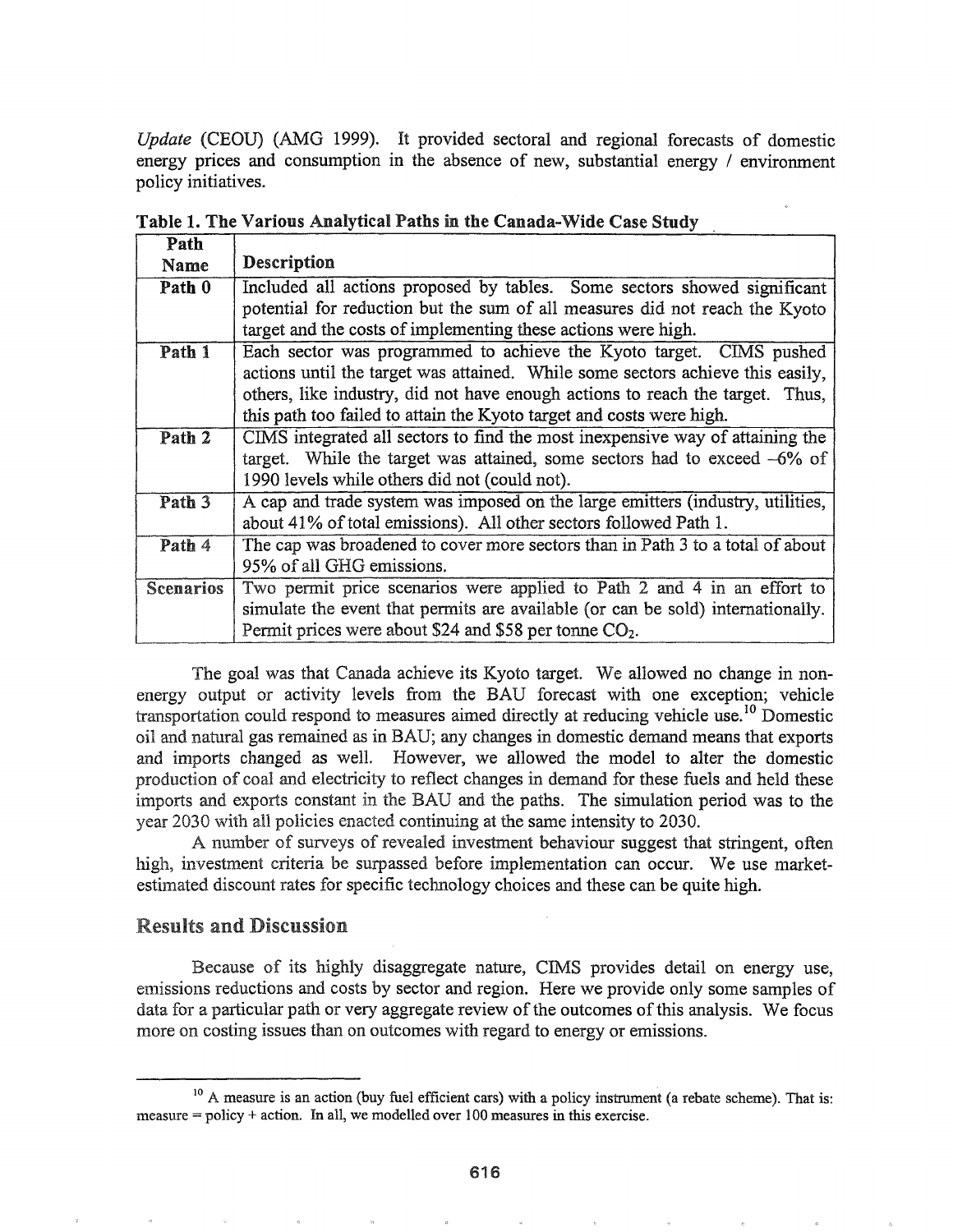Table 2 provides emissions outcomes of the simulation under each of the paths. Canada's estimated emissions under BAU are 759 Mt in 2010. Specific assumptions made at the request of the AMG related to agricultural and forestry sinks drops the total BAU level to 743 Mt.

| Path<br>(Scenario)                                  | <b>Emissions in</b><br>Growth of<br>2010<br><b>Emissions</b> |                        | Kyoto Gap | Proportion<br>of $Gap4$ | Cost in<br>Cdn \$1995 |  |
|-----------------------------------------------------|--------------------------------------------------------------|------------------------|-----------|-------------------------|-----------------------|--|
|                                                     | (Mt)                                                         | 1990-2010 <sup>2</sup> | (Mt)      | (%)                     | (billion \$)          |  |
| <b>BAU</b>                                          | $743.2^3$                                                    | 23.8%                  | 178.7     | 02.00                   |                       |  |
| Path 0                                              | 608.4                                                        | 1.3%                   | 43.9      | 75.4%                   | 42.24                 |  |
| Path 1                                              | 592.8                                                        | $-1.3%$                | 28.3      | 84.1%                   | 61.13                 |  |
| Path 2                                              | 562.8                                                        | $-6.3%$                | $-1.7$    | 100.9%                  | 44.47                 |  |
| Path 2 (\$58) <sup>4</sup>                          | 592.9                                                        | $-1.3%$                | 28.5      | 72.6%                   | 12.01                 |  |
| Path $2(524)^4$                                     | 613.4                                                        | 2.1%                   | 48.9      | 84.1%                   | $-6.80$               |  |
| Path 3                                              | 561.1                                                        | $-6.6%$                | $-3.4$    | 101.9%                  | 46.50                 |  |
| Path 4                                              | 562.3                                                        | $-6.4%$                | $-2.1$    | 101.2%                  | 44.94                 |  |
| $\left  \mathsf{Path} \ 4 \ ( \$58 \right\rangle^4$ | 592.7                                                        | $-1.3%$                | 28.2      | 72.5%                   | 12.56                 |  |
| $\sqrt{P}$ ath 4 (\$24) <sup>4</sup>                | 613.3                                                        | 2.1%                   | 48.8      | 84.2%                   | $-4.46$               |  |

Table 2. National Emission Reductions, Summary Table (Mt CO2e)<sup>1</sup>

<sup>1</sup> Emissions in 1990 are 600.5 Mt. Thus the Kyoto target is 564.5 Mt.

<sup>2</sup> The Kyoto target for Canada is -6% of 1990.

<sup>3</sup> 2010 BAU emissions include the forestry sink (10 Mt) and the agriculture sink (5.8 Mt).

<sup>4</sup> Reductions are domestic reductions. In Path 2 and 4, Canada purchases sufficient credits to make up the difference between domestic reductions and its target.

Table 3 defines the contribution to total emissions reduction provided by each sector. The electricity and transportation sectors show the highest variability. In the electricity sector, shifts to natural gas from coal and investment in deep aquifer saline injection (a form of sequestration) provide the largest sources reduction.<sup>11</sup> While options to reduce are abundant and significant in the transportation sector, many questions regarding its actual potential and costs remain unanswered. Some of these are discussed below.

CIMS points out the variation in emissions reduction potential between sectors and regions,  $12$  as well as the costs of meeting the target. Table 4 provides an indication of the degree to which costs associated with  $CO<sub>2</sub>e$  emitted would have to increase to induce emissions reductions sufficient for Canada to reach its target. As described earlier, the shadow prices for the scenarios run on Path 2 and 4 are \$58 and \$24 /  $t$  CO<sub>2</sub>e; these are not listed in the table.

<sup>&</sup>lt;sup>11</sup> This particular action generated significant discussion and, thus, became the focus of some sensitivity analyses. The outcome of the analyses suggests that, were this option not available, fuel switching from coal to natural gas would occur and that costs would not increase appreciably.

<sup>&</sup>lt;sup>12</sup> Regional data are available in the main report and are not presented here.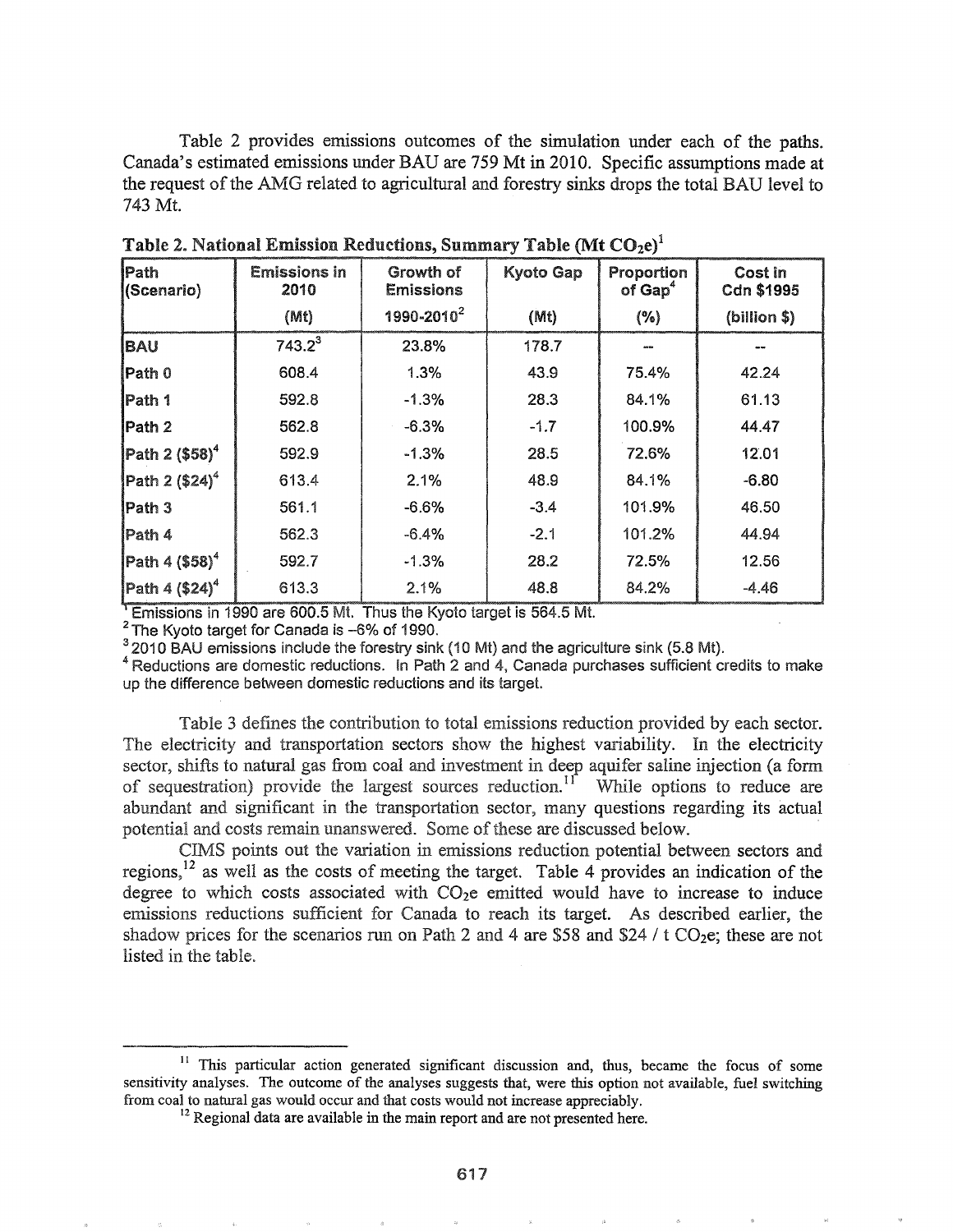|                     | <b>Electricity</b> | <b>Industry</b> |    | Residential Com. / Inst. Transport |     | Other $^2$ | <b>Permits</b> |
|---------------------|--------------------|-----------------|----|------------------------------------|-----|------------|----------------|
| Path 0 <sup>1</sup> | 14%                | 21%             | 4% | 8%                                 | 46% | 8%         |                |
| Path 1 <sup>1</sup> | 24%                | 24%             | 1% | 5%                                 | 38% | 7%         |                |
| Path 2              | 43%                | 16%             | 5% | 6%                                 | 24% | 6%         |                |
| Path 2 (\$58)       | 32%                | 19%             | 4% | 5%                                 | 18% | 6%         | 16%            |
| Path 2 (\$24)       | 27%                | 17%             | 3% | 5%                                 | 15% | 6%         | 27%            |
| Path 3              | 43%                | 17%             | 0% | 4%                                 | 31% | 6%         |                |
| Path 4              | 43%                | 17%             | 5% | 6%                                 | 24% | 6%         |                |
| Path 4 (\$58)       | 32%                | 19%             | 4% | 5%                                 | 18% | 6%         | 16%            |
| Path 4 (\$24)       | 27%                | 17%             | 3% | 5%                                 | 15% | 6%         | 28%            |

Table 3. Sectoral Shares of Total Reduction in 2010 by Path and Scenario

 $\,$  Emissions reduction target not attained in this path

2 Includes fluorocarbons, propellants, anaesthetics, agricultural sinks and land use emissions.

| Table 4. Shadow Prices Required to Reach Target by Sector (\$ / t CO <sub>2</sub> e) |  |  |  |  |  |  |  |  |  |  |  |
|--------------------------------------------------------------------------------------|--|--|--|--|--|--|--|--|--|--|--|
|--------------------------------------------------------------------------------------|--|--|--|--|--|--|--|--|--|--|--|

|                                                 | Economy   | <b>Electricity</b> | <b>Industry</b>  | Residential Com. / Inst. | Transport        |
|-------------------------------------------------|-----------|--------------------|------------------|--------------------------|------------------|
| Path 0                                          |           |                    | 75               |                          |                  |
| $\sqrt{\frac{1}{1}P_{\text{at}} + \frac{1}{1}}$ |           | 30                 | $300^{1}$        | 10                       | $300^2$          |
| Path 2                                          | 120       |                    |                  |                          |                  |
| $\sqrt{\frac{2}{2}}$ Path 3                     |           | 110                | 110 <sup>3</sup> |                          | 300 <sup>2</sup> |
| $\sqrt{\frac{1}{2}$ Path 4                      | $120^{4}$ |                    |                  |                          |                  |

' Did not attain target.

 $2$  Reflects the marginal cost of the highest cost measure that was included in the assessment, fuel tax level at  $$50 / t CO<sub>2</sub>e$ .

<sup>3</sup> Except for 'other industry' (\$170 / t CO<sub>2</sub>e) and oil and gas processing (CH<sub>4</sub>) and oil processing (CO<sub>2</sub>)  $($ \$300  $/$  t CO<sub>2</sub>e), landfills, and other emissions.

Except for oil and gas processing  $(CH_4)$  and oil processing  $(CO_2)$  (\$300 / t  $CO_2$ e), landfills, and other emissions.

Table 5 provides an indication of the costs to Canada of attaining its target under the various paths and scenarios. These are NPV costs (at a  $10\%$  discount rate) in 2000 of 23 years expenditures such that the targeted reduction is attained in 2010 and the government maintains the policies (not necessarily the target) past 2010. Simulations from both models in all the paths reflect a range of impacts on GDP of 0% to 3% of GDP, roughly a maximum of one year of economic growth. The table includes the costs of the permits for those paths that we subjected to international scenarios.

The costs noted in this table reflect only technical costs and include no premiums for lost welfare. Throughout the analysis, much discussion occurred regarding the size and scope of these costs. We calculated them as described above but using sectors' expected rate ofreturn to make technology choices. Table 5 shows the degree to which variation occurs by sector.<sup>13</sup>

<sup>&</sup>lt;sup>13</sup> As with emissions data, regional data are also available but are not presented here.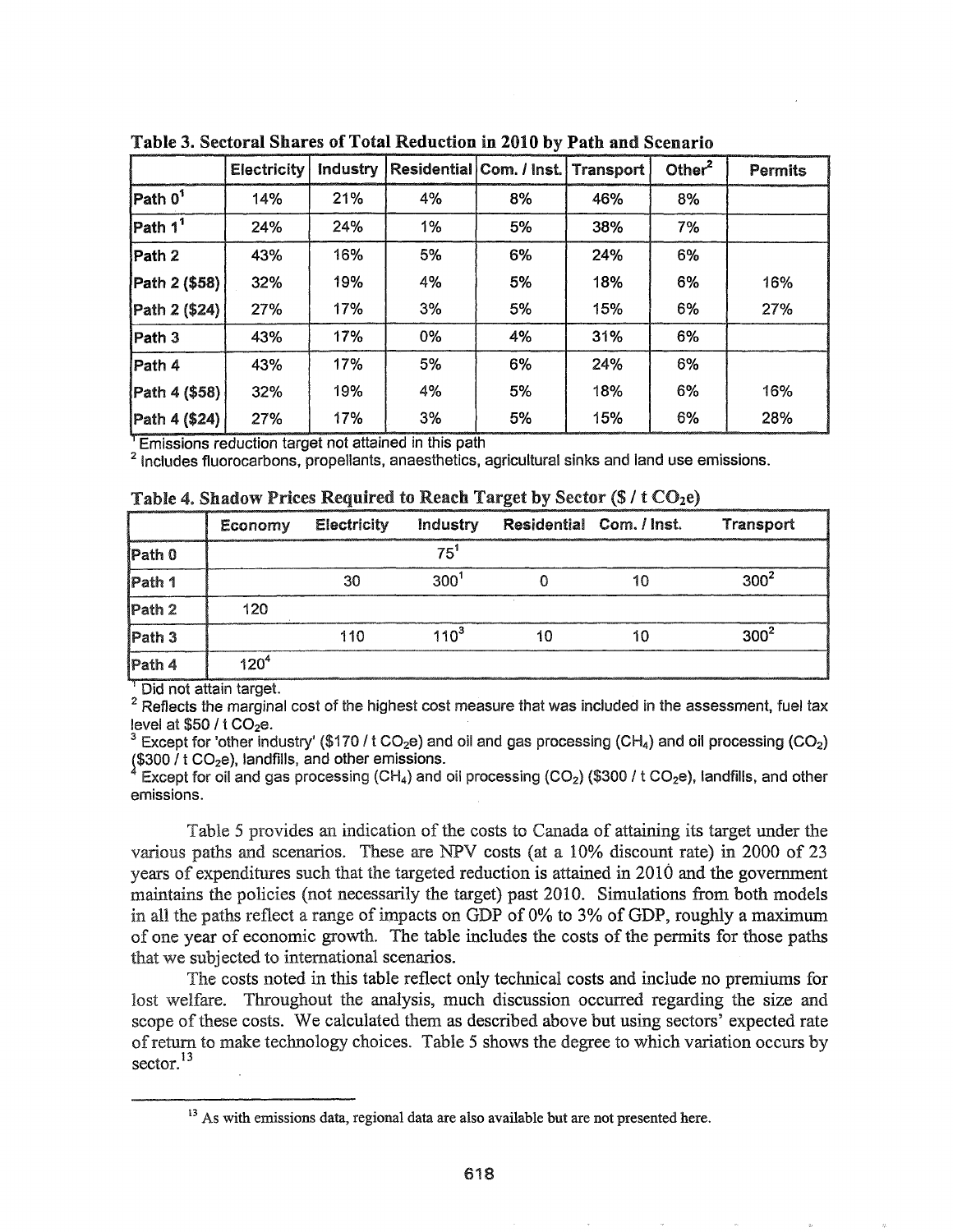|               | Elec. | ind.  | Com. /<br>Inst. | Res.    | Transp.  | Other | <b>Permits</b> | Elec.<br>Export | Total   |
|---------------|-------|-------|-----------------|---------|----------|-------|----------------|-----------------|---------|
| Path 0        | 12.99 | 7.27  | $-5.10$         | 1.54    | 37.93    | 0.60  |                |                 | 42.24   |
| Path 1        | 15.71 | 34.41 | $-2.76$         | $-0.09$ | 28.96    | 0.60  |                |                 | 61.13   |
| Path 2        | 28.63 | 11.19 | 2.68            | 10.52   | 19.47    | 0.60  |                |                 | 44.47   |
| Path 2 (\$58) | 10.20 | 8.04  | $-1.09$         | 7.01    | $-4.59$  | 0.60  | 6.71           | $-4.67$         | 12.01   |
| Path 2 (\$24) | 10.79 | 3.26  | $-5.78$         | 2.82    | $-10.72$ | 0.60  | 5.15           | $-2.14$         | $-6.80$ |
| Path 3        | 25.81 | 12.56 | 1.63            | 3.37    | 28.35    | 0.60  |                |                 | 46.50   |
| Path 4        | 28.47 | 11.25 | 2.99            | 10.63   | 19.47    | 0.60  |                |                 | 44.94   |
| Path 4 (\$58) | 10.60 | 8.22  | $-1.05$         | 6.98    | $-4.59$  | 0.60  | 6.67           | $-4.27$         | 12.56   |
| Path 4 (\$24) | 9.41  | 3.96  | $-5.41$         | 3.41    | $-10.72$ | 0.60  | 5.19           | $-1.50$         | $-4.46$ |

Table 5. Total Costs of Abatement by Sector, by Path and Scenario (1995 Cdn Sbillion)

Notes: - PV of 23 year costs in 2000 (Policy - BAU).

- 'Other' describes costs associated with the Afforestation and Agricultural measures.

- Electricity costs are excluded from the total because they are reflected in the electricity price changes in the demand sectors.

Certain sectors experience benefits under the international scenarios. While some of these benefits are the result of technology types that are profitable (penetration of cogeneration, for example), others we estimate are the result of cost issues related to perspectives on welfare costs associated with change in life style discussed in the conclusions. For example, the benefits associated with the transportation sector under the international scenarios arise because we include no social welfare losses and investments in capital (both vehicles and infrastructure) are reduced. Secondly, the table provided a list of measures and cost of each, some of which displayed negative costs (i.e., benefits). As the shadow price (in this case, the price of permits) declines, only the more cost effective measures remain in the mix and the net outcome for the transportation sector becomes increasingly positive.

Some of the Issue Tables provided administrative costs; others did not. Thus, we could provide no definitive view of administrative or transaction costs. The data presented include such costs as we could estimate; we are confident only in their order-of-magnitude. Issues related to these costs, allocated to the various levels of government, play an important role in decision made by those who design and enact policy.

## Conclusions

When considering the merits of this hybrid approach, we begin with a warning; the statistical validity of aggregate production function models may convey a false sense of understanding. A challenge in all social sciences, we are tempted to substitute statistical validity for understanding the dynamics of a system at a level of analysis that is relevant to policy making, especially when the focus is decision making for the future rather than explaining the past. Policy making in this domain is frequently about new technologies and requires technological explicitness in its analysis. Past aggregate parameters may be of little use.